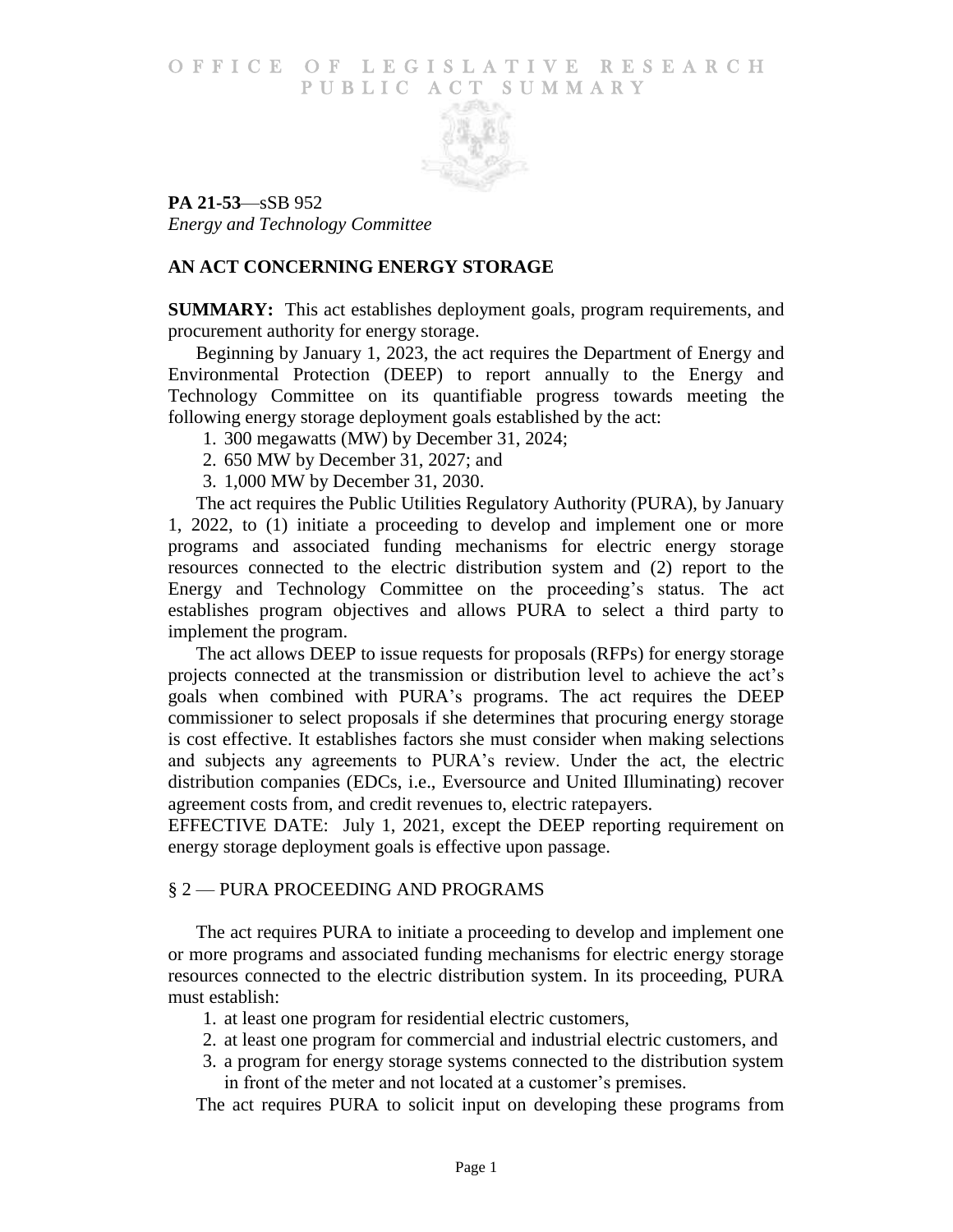DEEP, the Connecticut Green Bank, the EDCs, and the Office of Consumer Counsel (OCC).

Under the act, PURA must consider one or more programs and rate designs to encourage deployment of electric energy storage technologies connected to the distribution system that most effectively leverage the technology's value to achieve the following objectives:

- 1. provide positive net present value to all ratepayers, or a subset of ratepayers paying for the benefits that accrue to it;
- 2. provide multiple types of benefits to the electric grid (e.g., resilience, ancillary services, leveling out peaks in electricity use, or supporting deployment of other distributed resources);
- 3. foster sustained, orderly development of a state-based electric energy storage industry; and
- 4. maximize the value from the participation of energy storage systems in capacity markets.

PURA must also consider programs and rate designs to encourage uses of electric energy storage technologies connected to the electric distribution system that avoid or defer investment in traditional electric distribution system capacity upgrades.

The act requires PURA to consider all energy storage configurations that are connected to the distribution system, including those connected in front of the meter and not located at a customer's premises.

The act allows PURA to select any combination of the Green Bank, DEEP, the EDCs, or another third party it deems appropriate to implement one or more electric energy storage programs.

# § 3 — DEEP SOLICITATION AND PROCUREMENT

### *Project Selection*

The act allows DEEP, in consultation with the state's procurement manager and the OCC, to issue RFPs for energy storage projects connected at the transmission or distribution level that would, when combined with programs PURA establishes, achieve the act's energy storage goals. Projects may include stand-alone energy storage projects or projects paired with (1) Class I renewable energy sources (e.g., wind and solar) or (2) hydropower facilities with a nameplate capacity of up to 100 MW.

The act requires the DEEP commissioner, as part of her determination on whether procuring energy storage is cost effective, to publish and make available for public comment a cost effectiveness test that considers each applicable benefit provided by energy storage. If the commissioner determines that procuring energy storage is cost effective, the act requires her to begin selecting proposals.

The DEEP commissioner must consider at least the following when selecting proposals:

1. whether the proposal is in ratepayers' best interest, including the sources' delivered price;